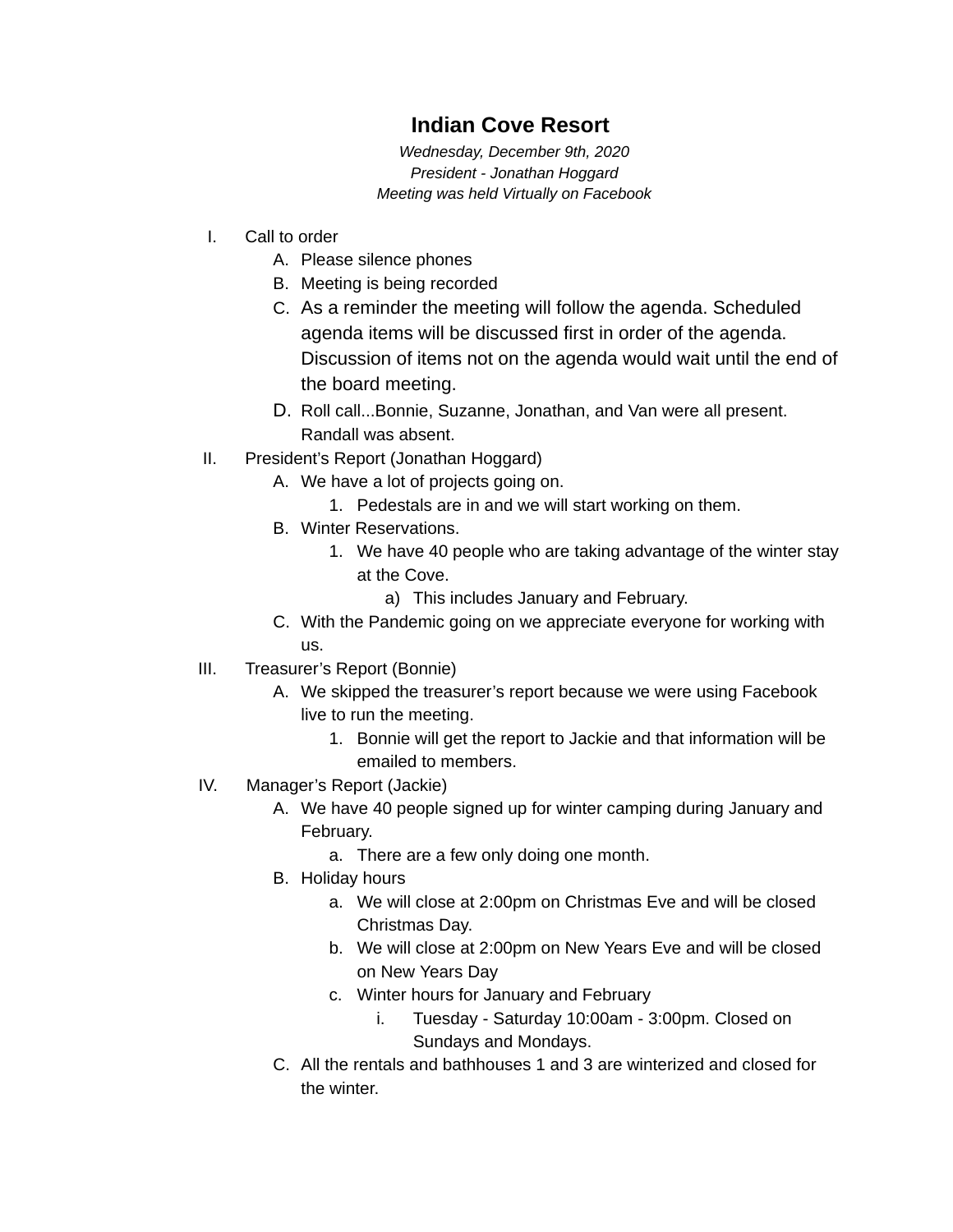- V. Old Business.
	- A. We are continuing to look at Pavillion 3. There is a lot of erosion there and we want to create a plan to make that area safe and secure for our members. We are going to partially close Pavillion 3 until we can make it safe again.
	- B. Generators for store and water plant.
		- a. We are looking at multiple bids and we are trying to compare them as equally as we can.
	- C. Internet
		- a. We have gathered some more information on improving our internet. We made some upgrades to our current system that we were told would boost our signal; however, we are still having issues. The main issue is that we only have two modems running our park. To add more modems would be a high cost to the members.
	- D. Concrete
		- a. We have received multiple bids
			- i. Looking at completing up to 12
	- E. Chairlift for pools
		- a. We have a chairlift for the pools; however, there is some uncertainty about the functionality of that chair.
		- b. Looking to get a lift for the front and back pool.
	- F. Pedestals are in and Dave plans on getting them installed asap.
- VI. New Business
	- A. A motion was made to use E-Balloting again this year.
		- a. Motion was to continue to use the online platform for all of our elections at the cove.
		- b. Bonnie seconded the motion
		- c. Motion passed unanimously and was accepted.
	- B. A motion was made for the purchase of 3 new AEDs for the park.
		- a. AEDs are important to our park no matter what age you are.
		- b. Bonnie made the motion to purchase 3 AEDs in the amount of \$1,203.00 each. AEDs will be outside the Clubhouse, Bathhouse 4, and bathhouse 3.
		- c. Van seconded the motion
		- d. Motion passed unanimously and was accepted.
	- C. A motion was made to approve the resolution of a legal matter with a former employee as a satisfactory settlement has been reached and agreed to by both parties, with no admission of wrongdoing by either Indian Cove Resort or the employee.
		- a. Van seconded the motion
		- b. Motion passed unanimously and was accepted.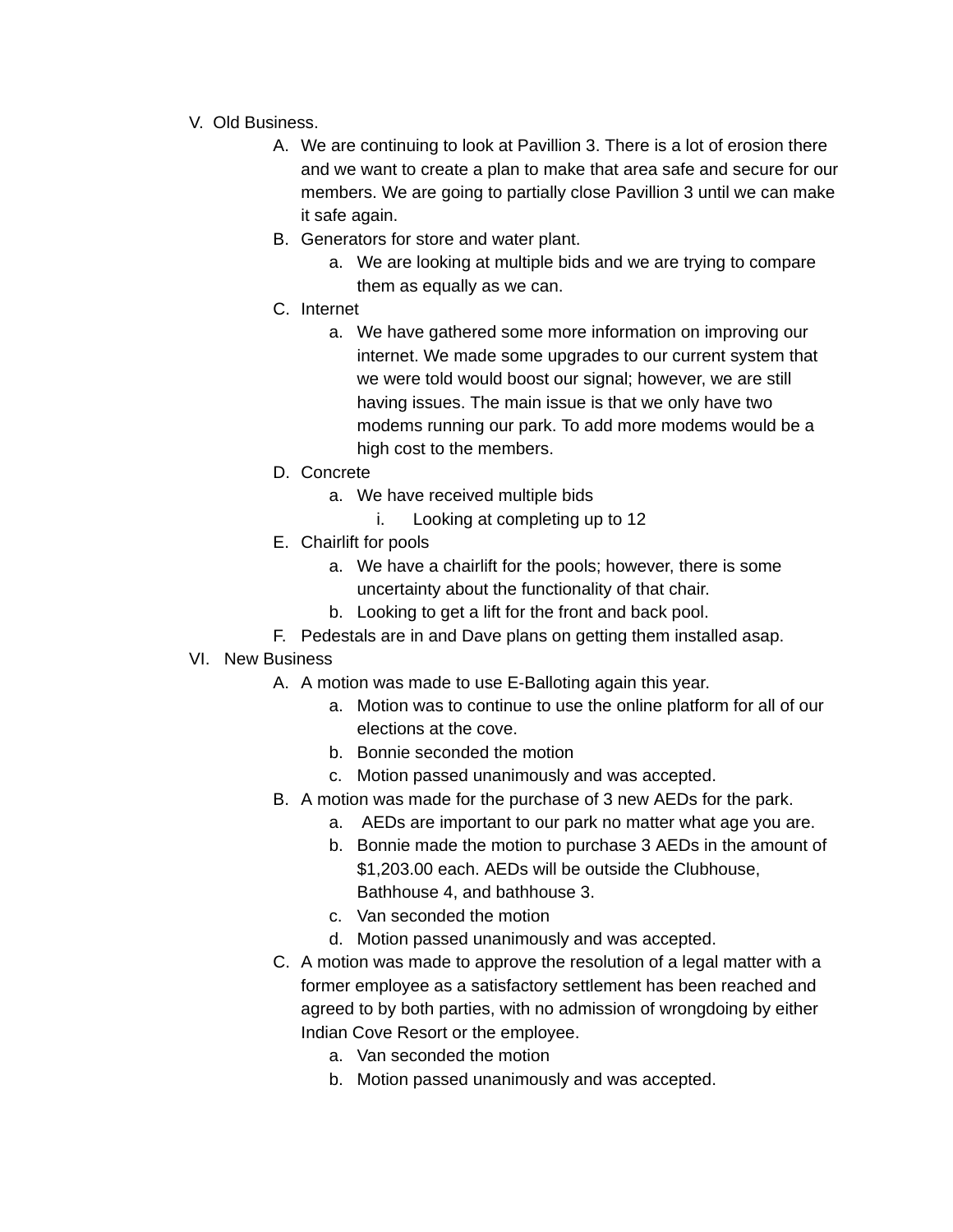- D. A motion was made to accept the purchase of a new backhoe for Dave and the maintenance department.
	- a. We have needed this backhoe for a long time and will be useful for future projects.
	- b. Bonnie seconded the motion
	- c. Motion passed 4-1 and was accepted.
	- d. The funds came out of the reserve account!
- VII. Member Questions
	- A. Member informed us that she too would like to see the internet up and running. Her family uses the internet for school and work.
		- a. We agree that the internet is an important part of the Cove experience and we have some options to hopefully improve it moving forward.
	- B. A member asked...if dogs are not allowed in buildings?
		- a. Services dogs will always be allowed.
	- C. A member askind...has the board reached out to other parks to see who they use for the internet?
		- a. Yes, we have.
		- b. Our issue is that we have two modems that run our entire park. Other parks have up to 25 modems that run the park.
		- c. To run more cable through our park would be very expensive.
	- D. A member asked...can we do something about the holes and rough spots in front of the rv sites? And have we looked at the rugs people are using at their sites?
		- a. The Cove rules on the rugs are that they must be the grass friendly breathable rugs.
			- i. We are trying to make the new pads big enough for all the rugs to sit on the pad and not the grass.
		- b. We are looking at ordering milling to fill holes and gaps around the pads and roadways.
	- E. A member asked...is there any update on the speedbumps?
		- a. Not at this time!
	- F. A member asked...can a member rent a spot for \$20.00 a day during the winter?
		- a. YES.
	- G. A member asked...once the doublewide is removed, what is the plan for that site?
		- a. Nothing concrete has been planned as of yet.
		- b. A member suggested we add golf cart parking.
	- H. A member stated that asphalt millings are not good and that it will get into people campers.
	- I. A member suggested that NOMAD internet could be an option for members to use.